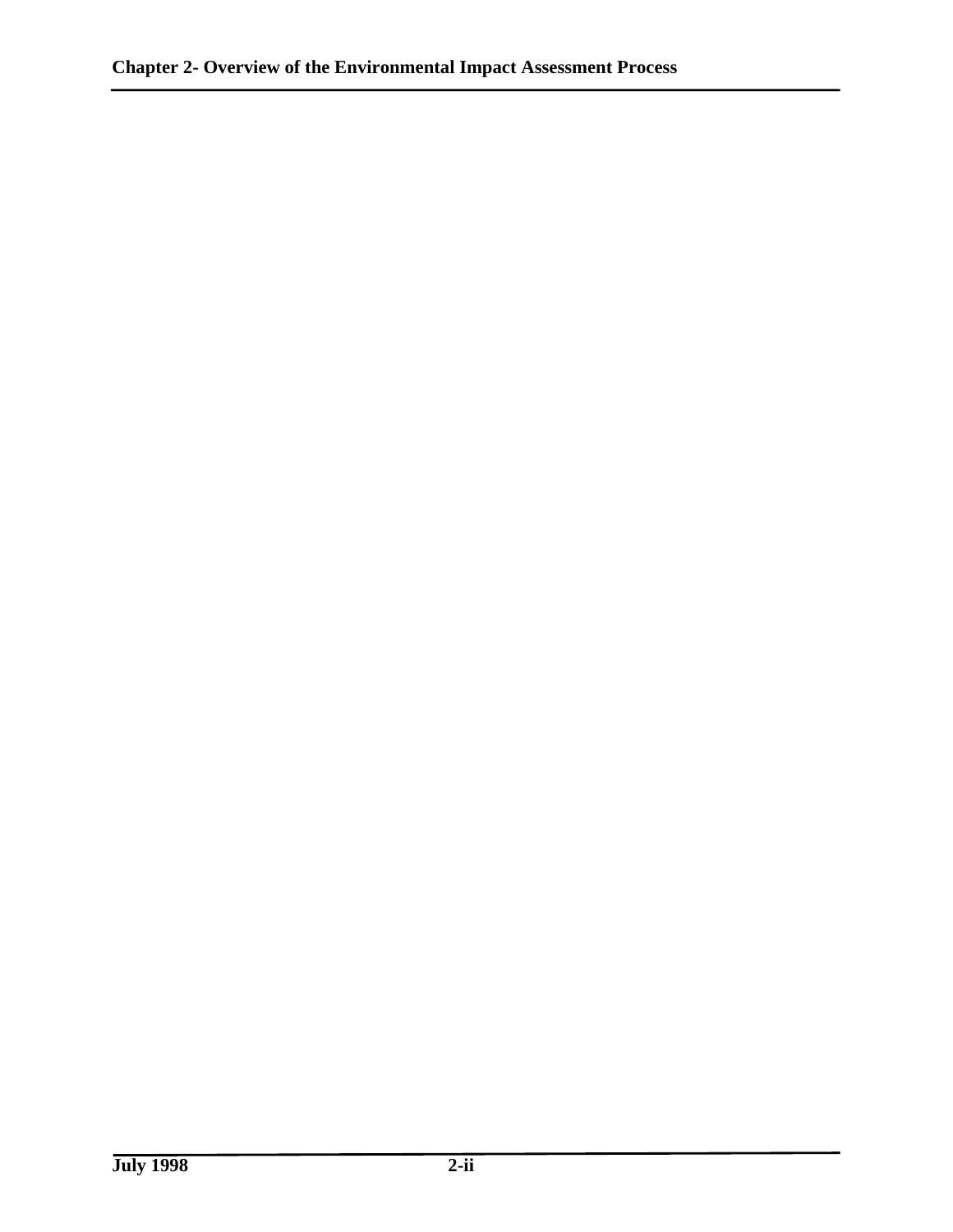# **2. THE ENVIRONMENTAL IMPACT ASSESSMENT PROCESS**

Environmental impact assessment is a process used in many countries to ensure that environment-related factors are included in decision making processes for projects that may affect the environment. The process is also intended to ensure that there is an opportunity to avoid or mitigate potentially adverse environmental impacts and to identify opportunities for beneficial impacts. The process begins with the decision of whether to proceed with an environmental impact assessment. If potential impacts may exceed acceptable impact thresholds, the process then proceeds to documentation and analysis in draft and final environmental impact assessment documents that are used to support decisions on project alternatives, mitigation measures, and post-decision monitoring and follow-up. An environmental impact assessment is a detailed, systematic, objective, and reproducible assessment and comparison of the proposed project and its reasonable and feasible alternatives. A graphic representation of the environmental impact assessment process is presented on the following page.

From a developer's point of view, a project begins in three stages: design, detailed engineering and site preparation, and construction. An environmental impact assessment should be initiated at project conception before beginning detailed engineering or site preparation. More and more industries and government agencies are beginning to evaluate both the existing environmental setting and future environmental impacts as part of project identification and design to avoid costly environmental impacts and involve the affected public in project design.

Public participation, including interested and affected parties (i.e., stakeholders), and interagency consultation are critical to the success of environmental impact assessment. In the United States and other countries, the public and government agencies typically participate in open meetings on the two types of major documents generated during the environmental impact assessment: 1) initial environmental impact assessment documents that indicate whether or not there is the potential for significant impacts, and 2) draft and final environmental impact assessment documents. Traditionally, the public has become involved during review of draft environmental impact assessments. Public involvement limited to the final environmental impact assessment process has contributed to public opposition to proposed projects and costly delays. As a result, initial public involvement is desirable during the scoping phase of the preparation of a draft environmental impact assessment to help identify significant issues, alternatives and sources of information on the environmental setting. After completion of the draft environmental impact assessment, public comments are solicited and incorporated into the final environmental

- The environmental impact assessment process includes:
	- Decision to proceed with environmental impact assessment
	- ♦ Preparation of a draft environmental impact assessment
	- ♦ Preparation of a final environmental impact assessment and decision making
	- ♦ Post-decision monitoring and follow-up
- An environmental impact assessment should be initiated at the inception of a proposed project and prior to site preparation, while it is still possible to pursue alternative courses of action

Public Participation: who to include...

- Businesses
- Local government
- Citizens
- Nongovernmental organizations

...and when to include them

- During scoping phase to identify significant issues and alternatives
- During review of draft environmental impact assessment
- During review of final environmental impact assessment document
- During selection of preferred alternative and mitigation measures
- During monitoring and follow up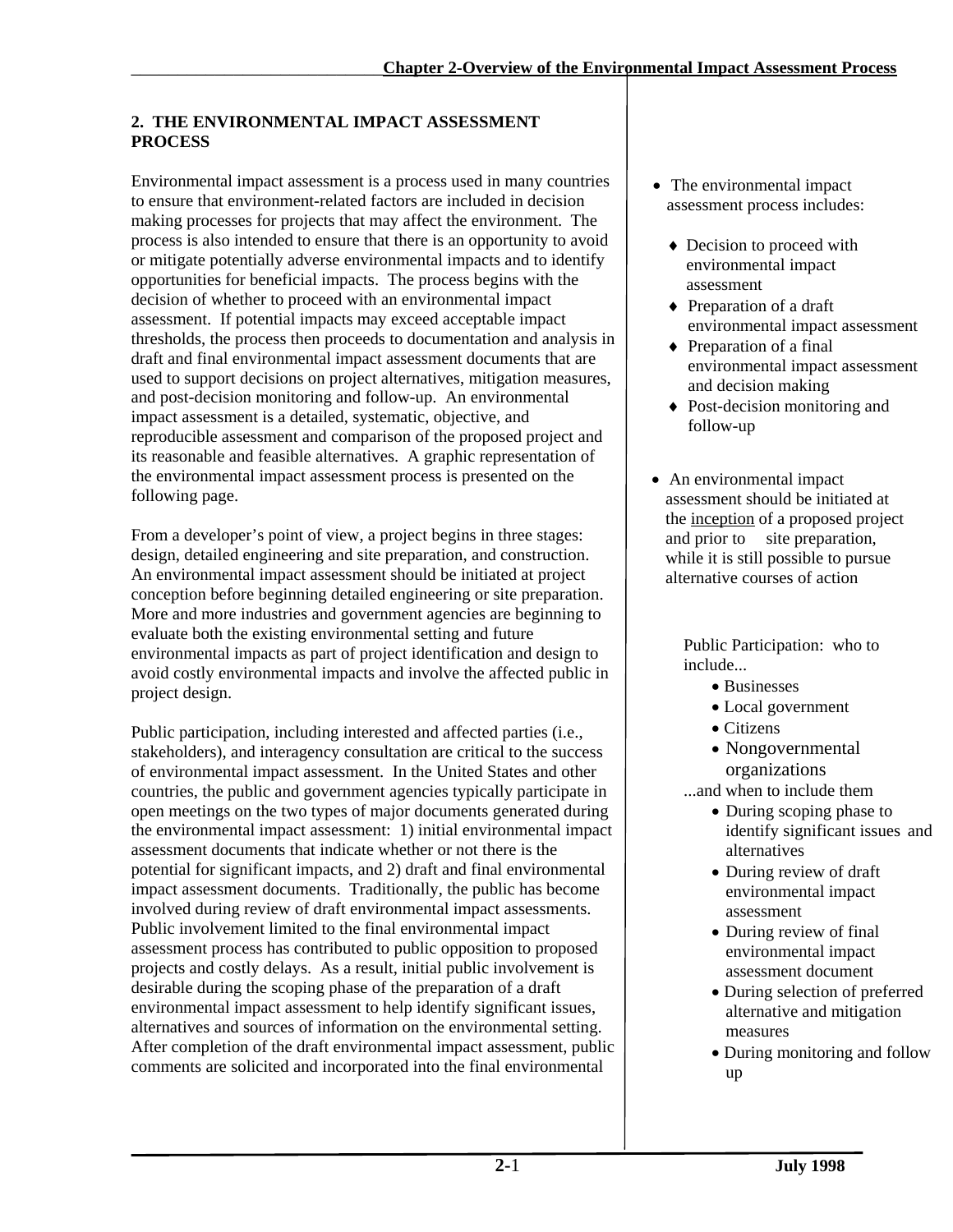# THE ENVIRONMENTAL IMPACT ASSESSMENT PROCESS

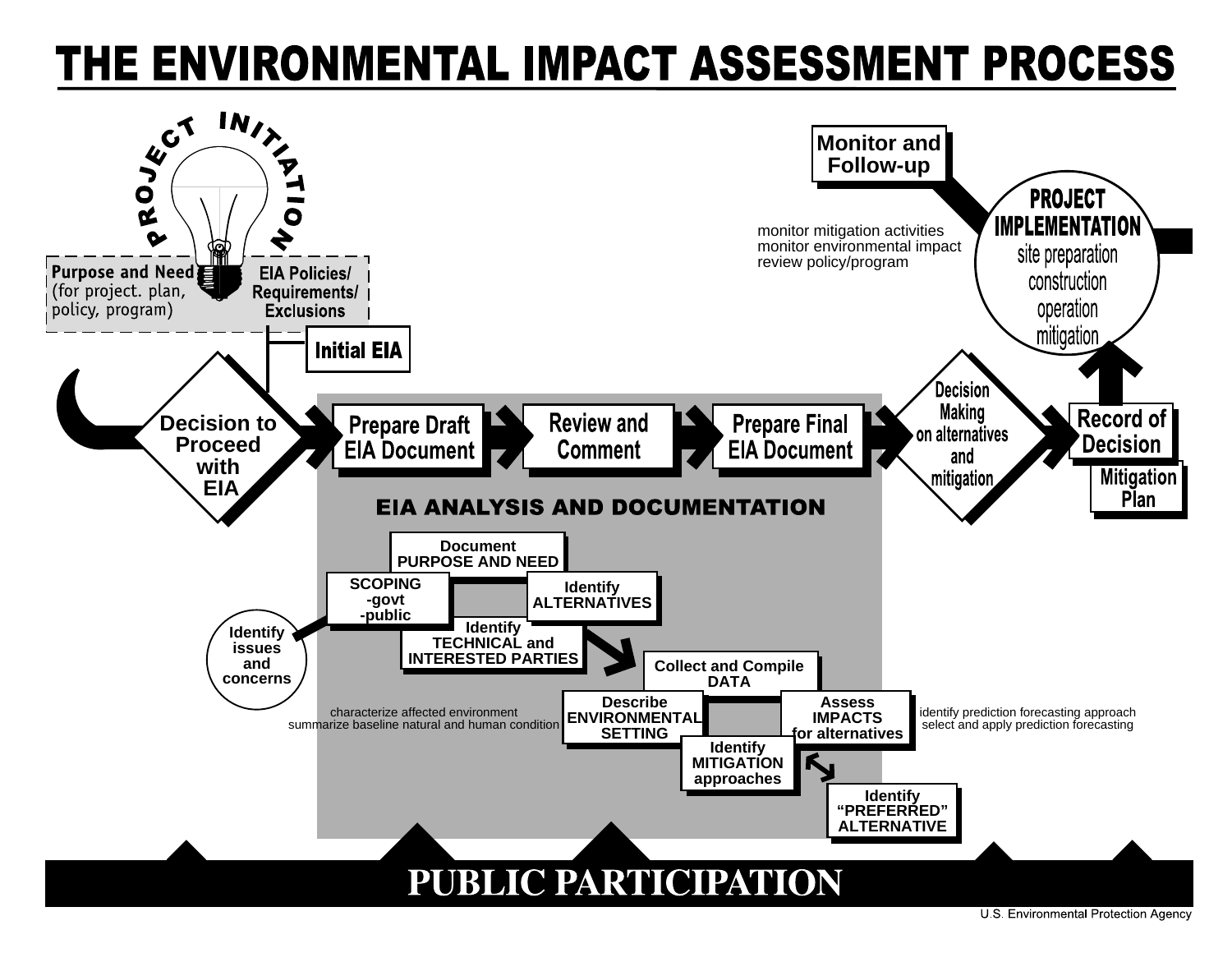impact assessment. Public input also is considered during decision making on the selection of the preferred alternative and mitigation measures and should be considered in post-decision monitoring and evaluation stages.

The remainder of this chapter briefly presents the environmental impact assessment process, including the decision to proceed with an environmental impact assessment, preparation of the draft and final environmental impact assessments, and post-decision monitoring. Public and government involvement are highlighted throughout the discussion.

## **2.1 DECISION TO PROCEED WITH ENVIRONMENTAL IMPACT ASSESSMENT**

In countries where government agencies are responsible for preparing environmental impact assessments, such agencies must decide whether to proceed with environmental impact assessments for proposed projects that may pose a risk of significant environmental impacts. Not all proposed projects have the potential for environmental impacts, and those without this potential do not require a decision about whether to proceed with environmental impact assessment. Proposed projects that do carry the potential for environmental impacts initially undergo an internal agency decision process to determine whether potential impacts would be significant:

- If the potential impacts are not significant, a report is prepared providing the results of the decision to proceed. This report is made available to the public and government agencies for review.
- If the potential impacts are significant, an environmental impact assessment is often required.

# **The Environmental Impact Assessment Process in the United States**

In the United States, the decision to proceed process often includes a report called an Environmental Assessment. Following public review and comment, if the determination is still that there is no significant impact, a "finding of no significant impact" (FONSI) is issued.

In the United States, the environmental impact assessment document is referred to as an "environmental impact statement" (EIS). After public review and comment, a "record of decision" (ROD) follows an environmental impact statement.

The initial step in the process typically includes analyses of environmental conditions and the potential for significant environmental impacts. This may include discussion on the presence of critical habitat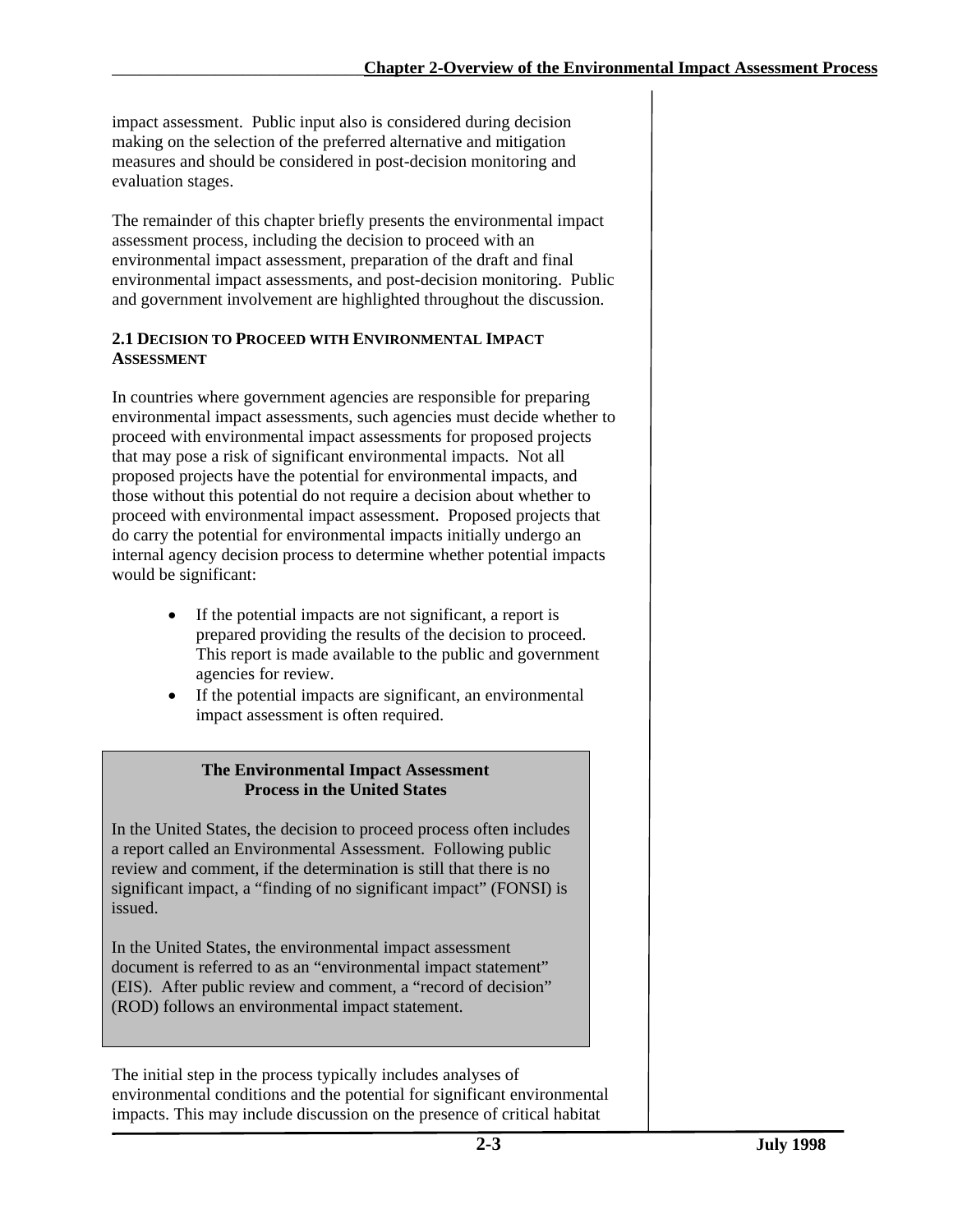for an endangered species, important historical sites, or an active earthquake fault, as well as other physical, hydrologic, biological, land use, access, economic, and air and water quality parameters.

# **2.2 DRAFT ENVIRONMENTAL IMPACT ASSESSMENT DOCUMENT**

While the procedural and substantive activities involved in developing the draft environmental impact assessment vary by country, the following major elements of the environmental impact assessment preparation process are generally applicable: 1) scoping to identify all potential significant issues that the environmental impact assessment should address; 2) documenting the purpose and need; 3) development of alternatives; 4) describing the environmental setting; 5) assessment of the potential impacts of alternatives; 6) identification of mitigation approaches; 7) identification of the preferred alternative; and 8) review of the draft environmental impact assessment document.

# **2.2.1 Scoping to Identify Significant Issues**

Scoping is the process used to identify significant issues and reasonable and feasible project alternatives and to help focus available resources on the assessment of those issues and alternatives. It should be remembered that an environmental impact assessment is not an opportunity to conduct unlimited academic or applied research. An environmental impact assessment should provide the best available answers to specific questions and should seek to do so in a cost-effective manner. Scoping meetings may be held internally, involving technical experts, or externally to obtain public input. The first step in the process is to develop information on the resource to be affected, a simple list of all potential concerns associated with the proposed project and any possible project alternatives. It is important to note that impacts are not quantified during scoping. When completed, the list is examined carefully to identify any potentially significant issues. The significance of issues is generally based on the geographical extent, duration, magnitude, and public perception of the impacts. Further information on determining the significance of environmental impacts is provided in Appendix C.

Public participation is an important source of information about potential issues related to the proposed project. An important part of scoping is to identify all interested parties relevant to the process. Gaining the public's opinion early helps the project proponent avoid future conflict. In the past, project proponents were concerned that public participation would slow project development. The proponents attempted to push projects through the approval process with minimum public involvement. While this strategy was successful in some cases, it frequently failed because without public participation, proponents often missed significant social and environmental issues. Thus, both governments and project proponents have found that it is very expensive to address significant issues after the proposed project has begun its detailed engineering phase

The draft environmental impact assessment analysis and documentation process:

- 1) Scoping to identify significant issues
- 2) Documenting purpose and need
- 3) Development of alternatives
- 4) Describing the environmental setting
- 5) Assessment of potential impacts of alternatives
- 6) Identification of mitigation approaches
- 7) Identification of the preferred alternative
- 8) Review of the draft environmental impact assessment document.

Why is scoping important?

- To focus available resources in a costeffective manner on the most significant issues
- If part of scoping, public participation is an important source of information about potential issues related to the proposed project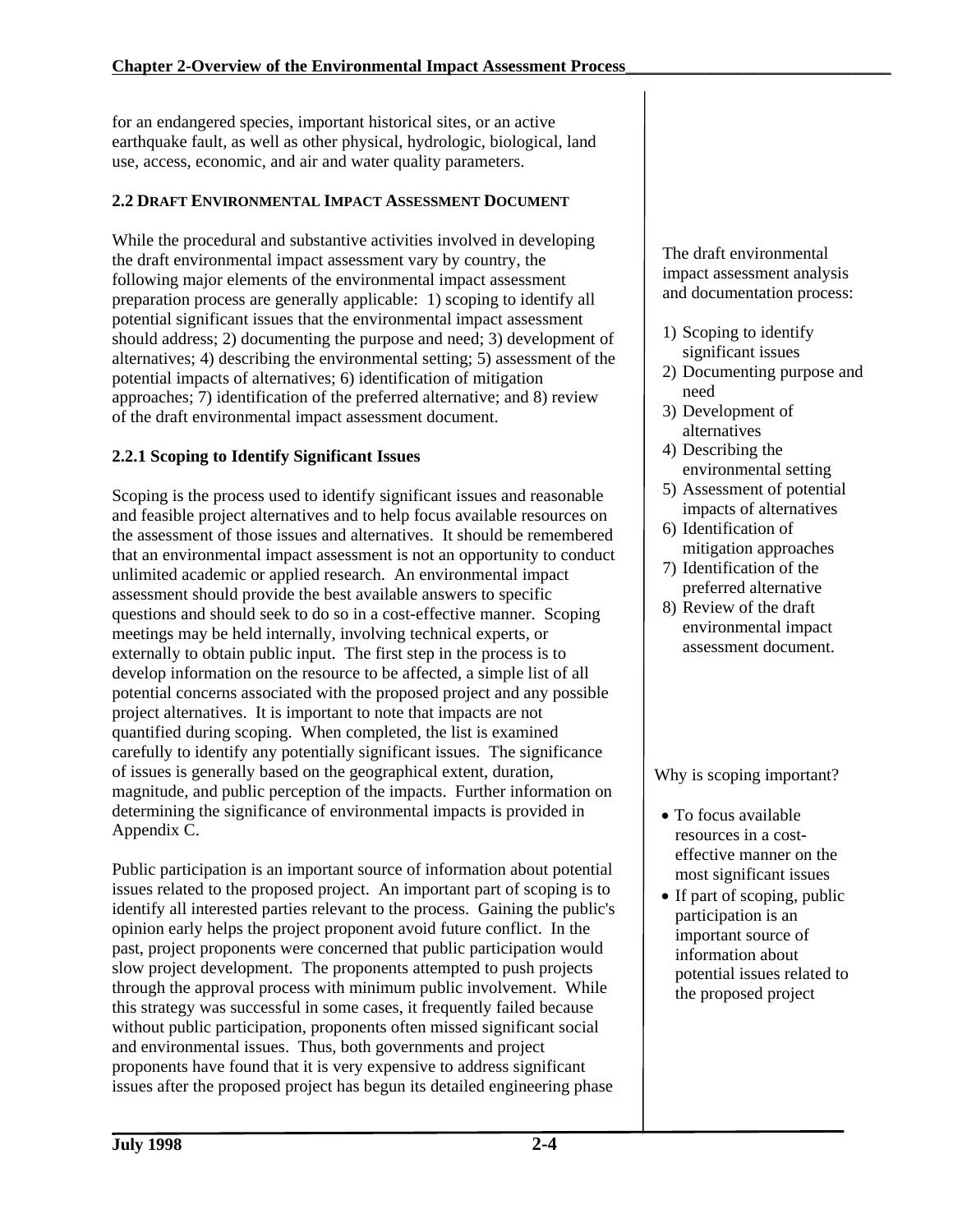and have recognized the advantage of identifying issues as early as possible in the proposed project's design phase.

# **2.2.2 Documenting Purpose and Need**

Environmental impact assessment documents typically begin with an introduction describing the purpose of, and need for, the proposed project. The statement of purpose and need is important because it provides the framework for identifying project alternatives. For example, a project to build a new highway may be proposed because the existing highway is too narrow and cannot accommodate the volume of traffic. The need for the project is a decrease in the amount of time drivers spend in slow traffic. The purpose, or goal to be met in addressing the need, is to build a new highway of adequate width to accommodate projected traffic flow in the future at sufficient travel speeds. The project alternatives could include various locations for the proposed highway, construction of additional mass transit capacity to avoid building the highway, designation of high occupancy vehicle (HOV) lanes, or a combination of these alternatives. All of these alternatives address the need for the proposed project. Some of them address the purpose better than others. All reasonable alternatives that fulfill the purpose and need should be evaluated in detail. The more alternatives, the greater the possibility of avoiding significant impacts.

Input on the purpose and need should be obtained from stakeholders, including businesses, citizens, local government, and nongovernmental organizations. This enables the project proponent to understand and consider the priorities and concerns of the local community and government agencies early in the planning process, which could help to avoid future delays.

# **2.2.3 Development of Alternatives**

The environmental impact assessment may or may not contain a range of alternatives developed to fulfill the purpose and need of the proposed project. Some countries require a range of alternatives to be presented, while others require that only the proposed project be presented. Early in the planning process, the project proponent usually identifies several alternatives, including a proposed alternative. These alternatives are sometimes subjected to an evaluation process to help identify and refine additional reasonable alternatives.

Alternatives often involve different locations for the proposed project, new or different technologies, and/or completely different approaches to achieving project objectives. All reasonable alternatives should be carried through the identification of mitigation approaches stage (see Section 2.2.6). Thoroughly assessing a range of alternatives enables project proponents, environmental impact assessment reviewers, and decision makers to gain a complete understanding of the potential impacts of the proposed project over the full spectrum of implementation

- The purpose and need must be a clear, objective statement of the rationale for the proposed project
- The statement of purpose and need provides the framework for identifying project alternatives

# Example of an Alternative

If a proposed project involves building a thermoelectric plant, alternative approaches to meeting energy needs might include demand-side management to reduce energy consumed by users, purchase of energy from other power plants, alternate sources of energy, and expansion of existing plants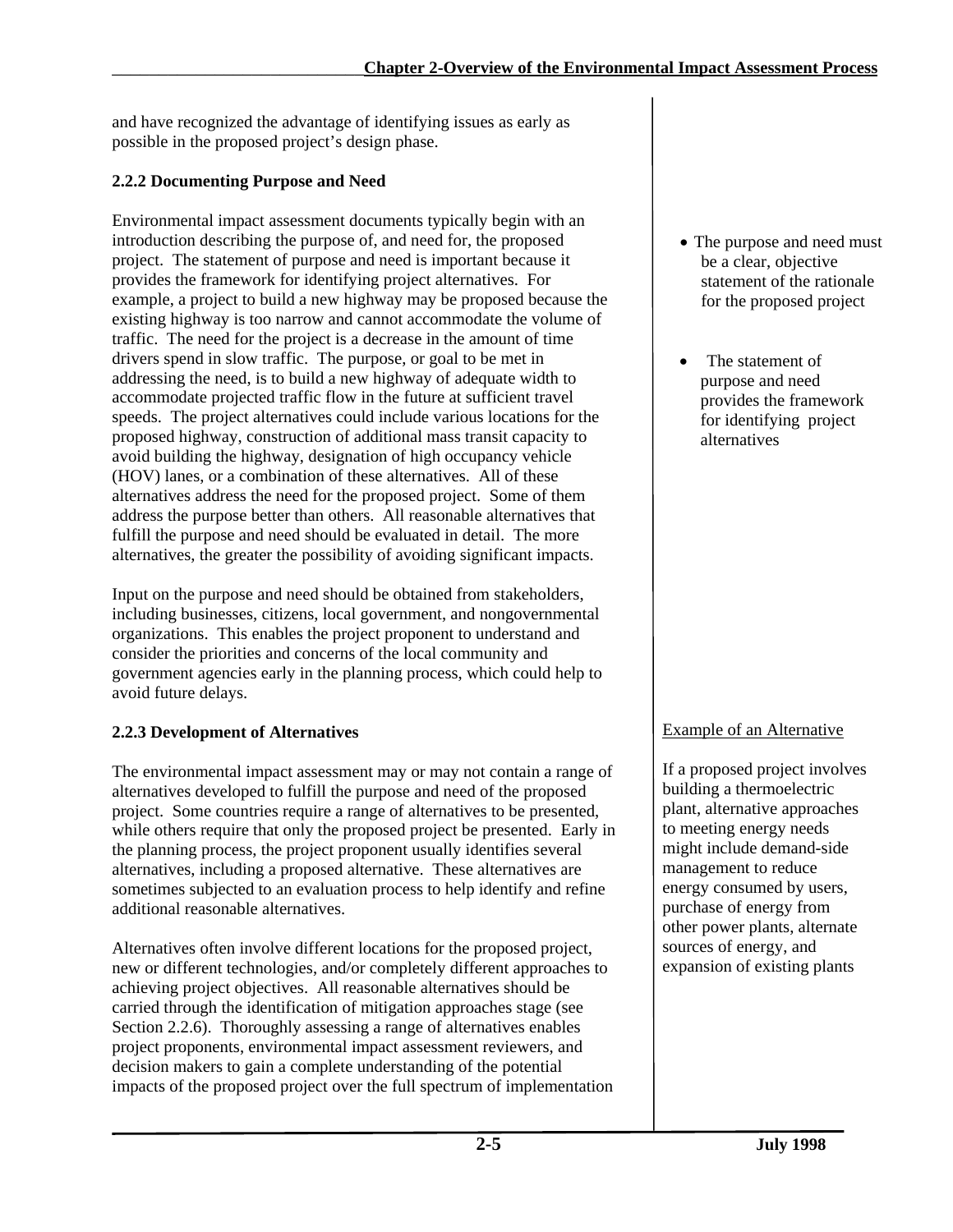scenarios and to refine the final preferred alternative with mitigation measures, if necessary.

# **2.2.4 Description of the Environmental Setting**

After identifying the "region of concern," the project "applicant" or "environmental impact assessment preparer" (hereinafter collectively referred to as project proponent) describes the environmental setting in terms of physical-chemical, biological, socioeconomic, and cultural resources. The project proponent also includes any background information relevant to specific project concerns introduced during the scoping process. The descriptive information will be used as a baseline to project the potential impacts of the proposed project.

# **2.2.5 Assessment of the Impacts of Alternatives**

The project proponent conducts a systematic and interdisciplinary analysis of implementing and operating each alternative, including the proposed project and no-action alternatives, to assess potential impacts on all resources of the future environmental setting in the region of concern. The environmental impact assessment should include primary, secondary, and cumulative impacts. The potential impacts will be used with the descriptive information to compare and contrast all alternatives.

Once the potential impacts are identified, the project proponent or authorizing agency determines their significance through a combination of: 1) best professional judgment of an expert or group of experts; 2) quantitative thresholds of significance defined by law, regulation, or policy; or 3) the practice of an agency or the collective wisdom of a recognized group. In other settings, significance is determined through qualitative analysis by experts in relevant disciplines. Various factors are considered, including public health and safety, unique characteristics of the region of concern, degree of uncertain or unknown risks, and any project or impact controversy.

The project proponent is usually required to compare and contrast the potential impacts of all alternatives, including the project proponent's original proposed project on the existing and future environments, in a summary table and may briefly summarize the comparisons, comment on important comparisons, or provide any insights in the text. In addition, the proponent commonly identifies the preferred alternative(s) and the reasons for its/their selection.

# **2.2.6 Identification of Mitigation Approaches**

To help ensure that the proposed project affects the environment as little as possible, the proponent typically identifies mitigation measures to address all potential major environmental impacts. Mitigation measures should be defined for the proposed alternative as well as all other alternatives. By doing so, a meaningful comparison among alternatives is made possible.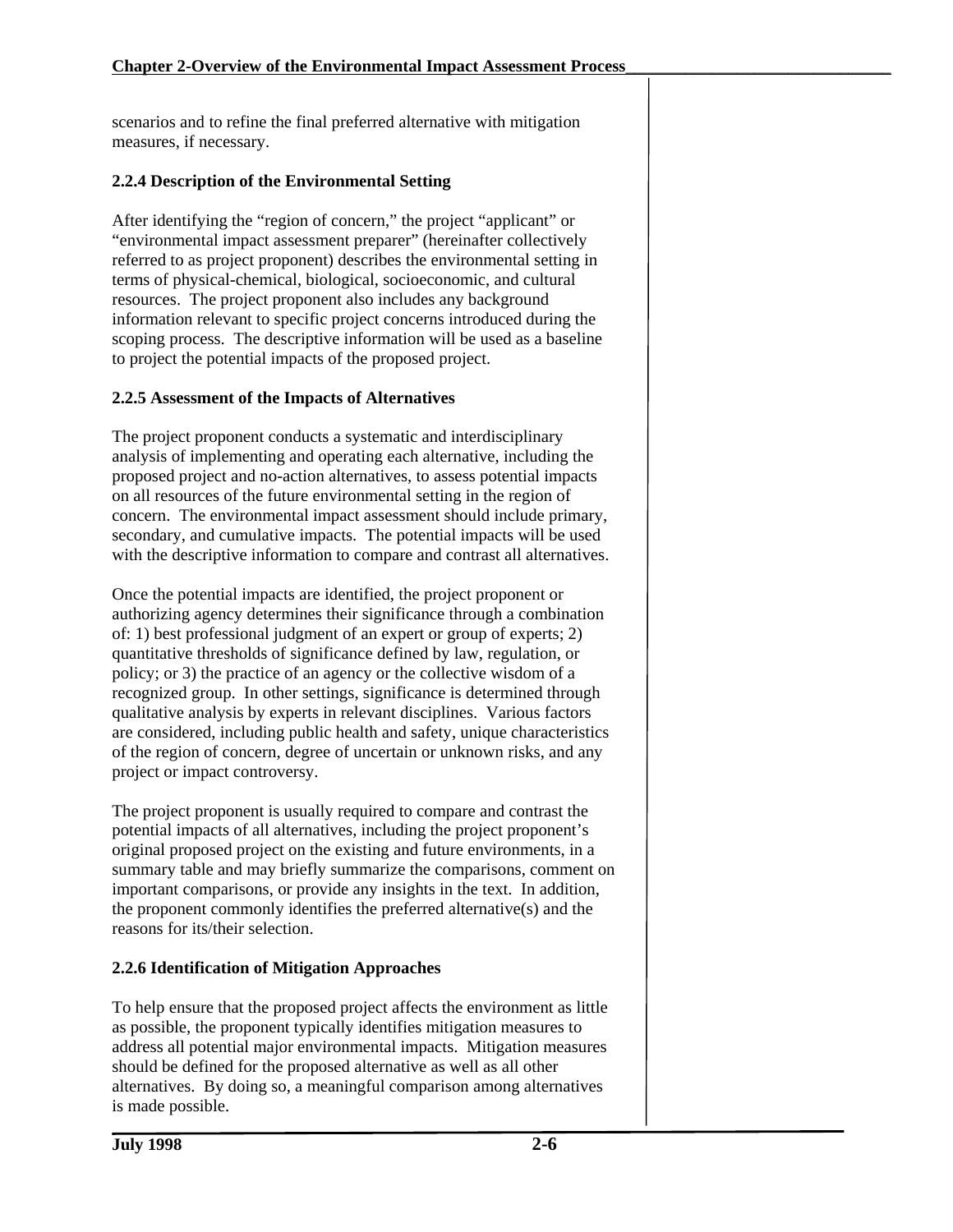The primary mitigation types can be classified as follows:

- Avoid or prevent impacts altogether by not taking a certain action or parts of an action
- Minimize impacts by limiting the degree or magnitude of the proposed project and its implementation
- Reduce or eliminate the impact over time by preservation and maintenance operations during the life of the proposed project
- Correct the impact by repairing, rehabilitating, or restoring the existing environment
- Compensate for the impact by replacing or providing substitute resources or environments.

These primary mitigation types are arranged above in descending order of preferability. For example, avoiding or preventing an impact is preferable to minimizing an impact, minimizing an impact is preferable to reducing or eliminating an impact over time, and so on. This concept is explored more fully in Chapter 4.

#### **2.2.7 Identification of the Preferred Alternative**

In environmental impact assessment processes that include alternatives to the proposed project, the project proponent must often provide rationale behind selection of the preferred alternative. Such rationale consists of a comparison between all of the alternatives, including an explanation of why the preferred alternative is superior to the others. An alternative may be selected as superior for any of the following reasons:

- Meets the purpose and need for the proposed project more successfully than the other alternatives
- Meets the purpose and need of the proposed project as well as, or almost as well as, the other alternatives, while having less potential for significant environmental impacts than the other alternatives
- Is comparable to other alternatives in terms of ability to meet the purpose and need and potential for environmental impacts, but would be less expensive.

These are simply three of the most common reasons for selection of a preferred alternative. Project proponents may offer other rationales for supporting a preferred alternative than those listed above.

## **2.2.8 Review of the Draft Environmental Impact Assessment**

The information generated during the assessment stage is the basis of the draft environmental impact assessment. After the draft environmental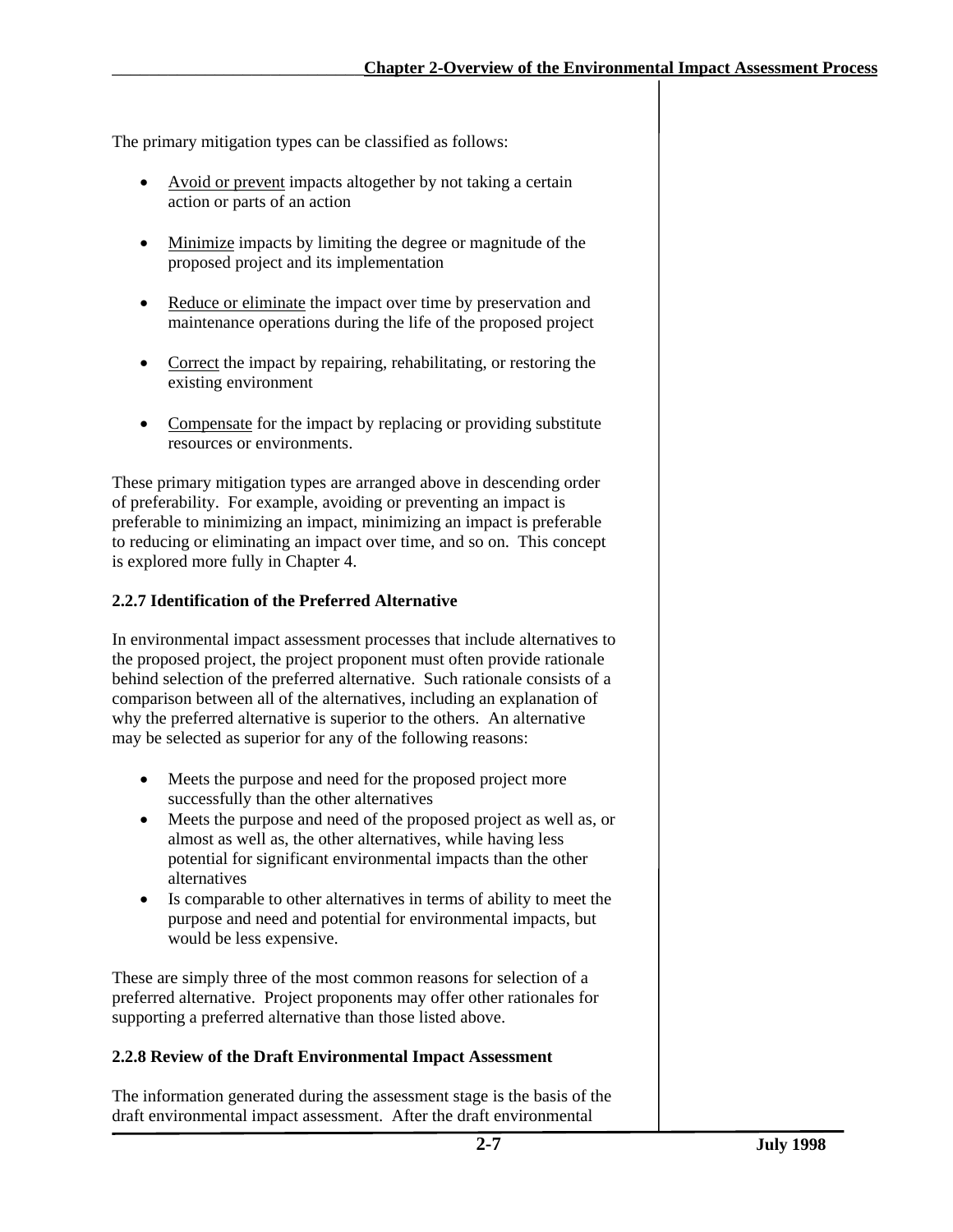impact assessment is completed, a formal review is usually designated to allow public comment on the entire draft. If the proposed project is large or controversial, it may be appropriate to hold public meetings during the comment period. These meetings are held to explain to the public the issues involved, answer any questions, and receive comments on the draft environmental impact assessment. It is at this stage of the environmental impact assessment preparation that the formal review whose principles are the focus of this course—is undertaken. In the United States, this review is done by an agency other than the agency responsible for its preparation or advocacy of the proposed project.

## **2.3 FINAL ENVIRONMENTAL IMPACT ASSESSMENT**

To prepare the final environmental impact assessment, the project proponent should take into account each public comment and the comments of the independent reviewer that were received on the draft version. The project proponent includes both the comments and the responses in the final document (e.g., in an appendix) and revises the text of the document, if necessary, based on the comments.

#### **2.4 DECISION-MAKING**

The final decision on implementation of the proposed project is generally based upon the final environmental impact statement. The relationship between the reviewer and the decision maker will determine the level of influence the reviewer may have over the decision that is made. Conducting a detailed independent review, ensuring that the views of all interested parties have been taken into account, and supporting the integrity of the process, are ways that the reviewer supports the decision making process.

## **2.5 MITIGATION PLAN**

Once the preferred alternative has been selected, the project proponent must specify a mitigation plan that will address all expected adverse environmental impacts resulting from that alternative. The mitigation plan should be a detailed description of the following things:

- All of the specific mitigation measures to be implemented
- A feasibility assessment for all of the proposed measures
- A schedule indicating when and where each mitigation measure will be implemented
- A description of the costs of implementing the selected mitigation measures, and the sources of funding to cover those costs
- Clear designation of the party(ies) responsible for implementing mitigation.

Preparation of final environmental impact assessment:

- 1) In an appendix, list all comments from the public and from the independent review agency
- 2) Incorporate relevant comments and finalize the environmental impact assessment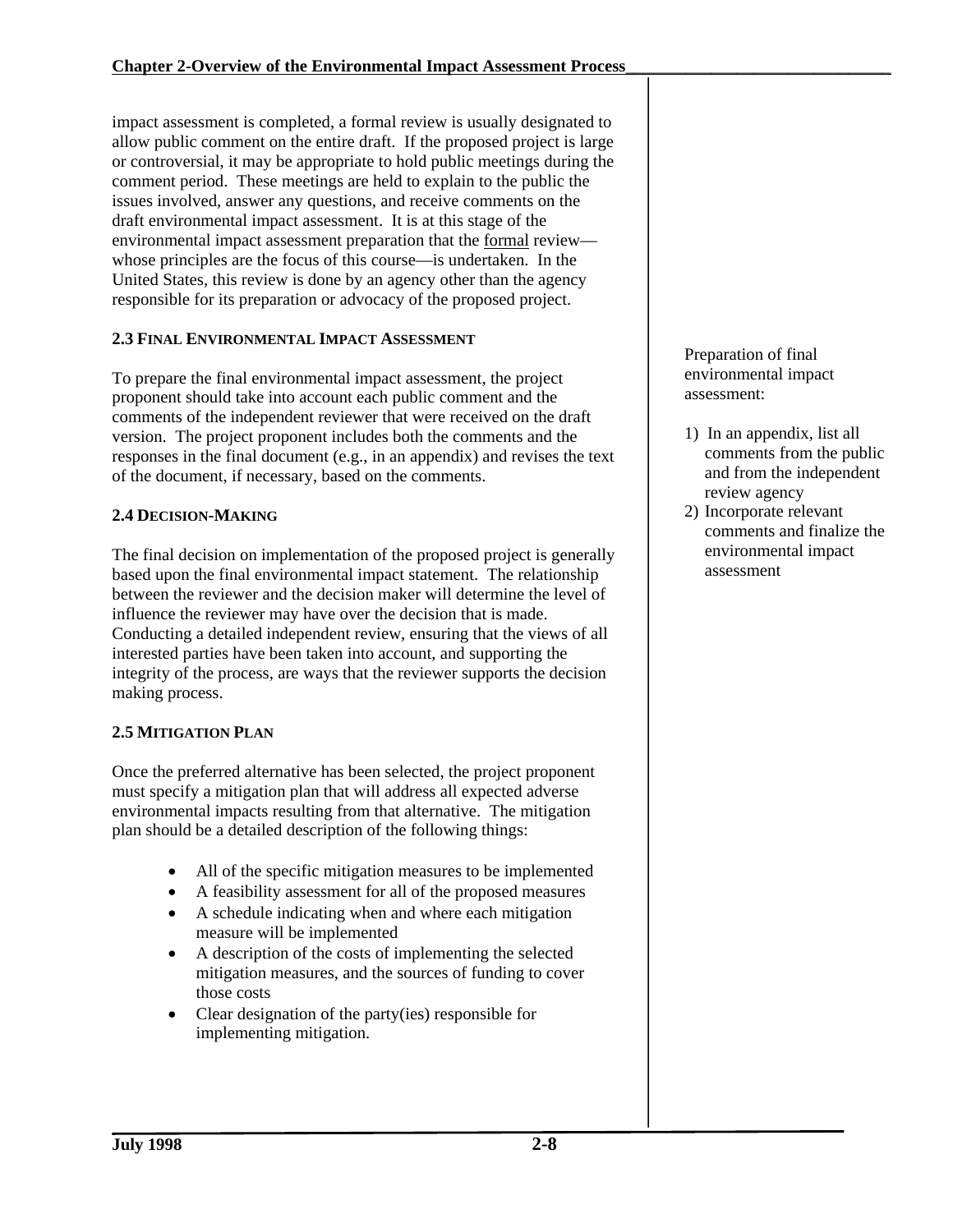#### **2.6 RECORD OF DECISION**

A record of decision documents the result of an environmental impact assessment. It states what alternative has been selected by the project proponent, what other alternatives were rejected and why, and what mitigation measures will be implemented to address all projected adverse environmental impacts. The reviewer's role is to take steps to help ensure that the record of decision is accurate and complete. In other words, the reviewer must read the record of decision to determine whether it accurately describes the process that actually occurred, and matches the findings in the final environmental impact assessment document.

#### **2.7 PROJECT IMPLEMENTATION**

After a final environmental impact assessment document has been reviewed, and the record of decision written, the proposed project may proceed, as long as there are no permit requirements, enforcement actions or other country-specific requirements that would prevent it from proceeding. Project implementation, if the proposed project involves land development or the construction of a facility, typically consists of four phases: site preparation, construction, operation, and mitigation. The proposed project may also be programmatic in nature, and not involve any construction or land modification directly attributable to the project, such as the signing of a free-trade treaty. Regardless of the type of proposed project, the reviewer's role consists primarily of postdecision monitoring and follow-up, which are discussed below.

## **2.8 POST-DECISION MONITORING AND FOLLOW-UP**

As soon as project implementation begins, three types of monitoring become important in ensuring project success: (1) implementation monitoring, (2) effectiveness monitoring, and (3) validation monitoring. Implementation monitoring simply ensures that any mitigation measures required are implemented. Effectiveness monitoring evaluates whether the mitigation is working as expected. Validation monitoring determines the accuracy of the models and other tools that were used during the environmental impact assessment process to identify potential environmental impacts. Because this type of monitoring can be timeconsuming and expensive, it is important to focus on the evaluation of models and tools related to potential environmental impacts of high priority in the environmental impact assessment.

The reviewer usually decides whether post-decision monitoring is required depending on the circumstances of the project. If the potential impacts were identified using new or unproven methodologies, for example, the reviewer may require the proponent to validate the method by monitoring the actual consequences of the project on resources of concern. Similarly, if a mitigation technique is new or is applied in a new setting, the reviewer may require the proponent to monitor its effectiveness. In addition, implementation monitoring to determine

## Types of Monitoring:

- 1) Implementation monitoring
- 2) Effectiveness monitoring
- 3) Validation monitoring